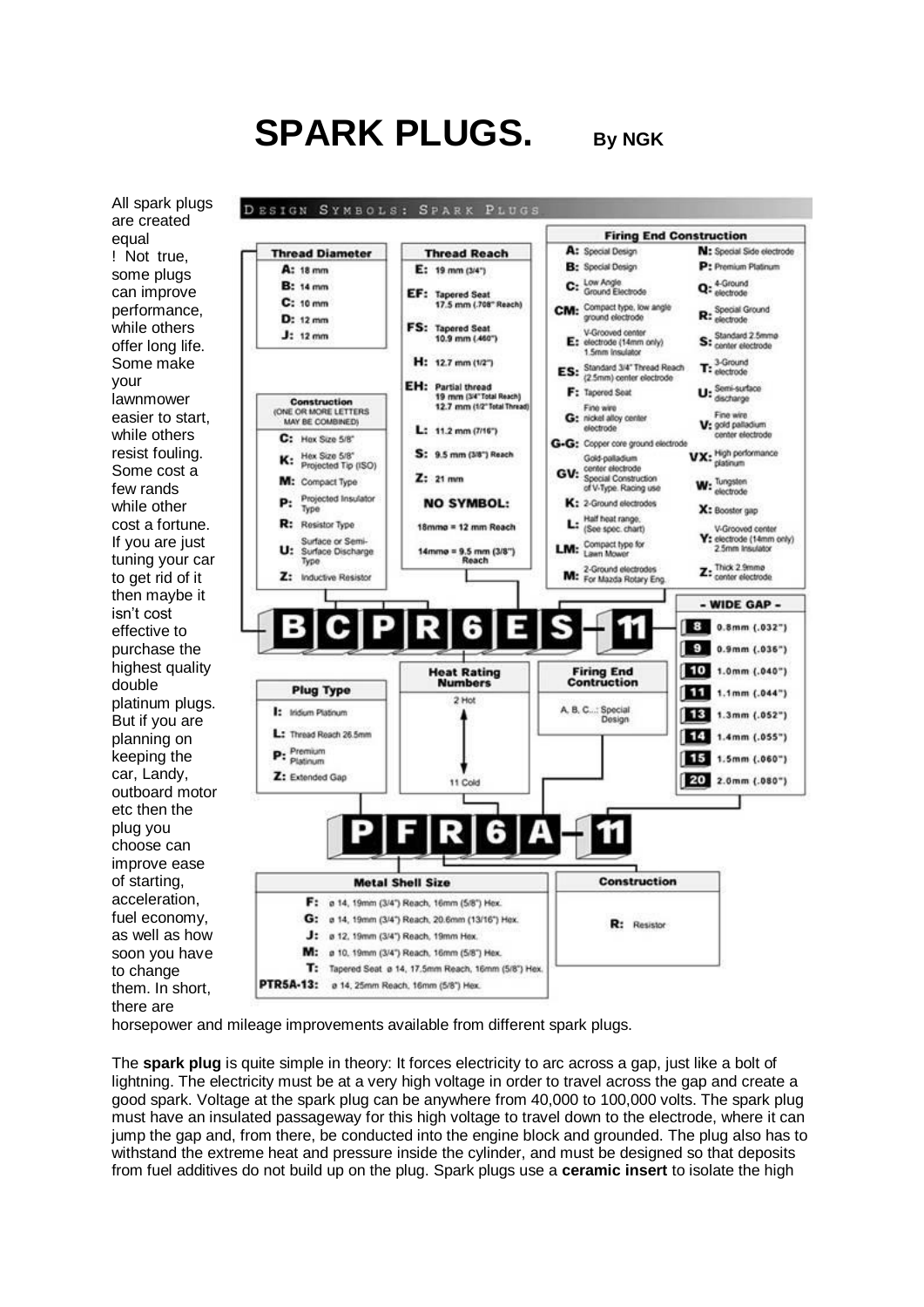voltage at the electrode, ensuring that the spark happens at the tip of the electrode and not anywhere else on the plug; this insert does double-duty by helping to burn off deposits. Ceramic is a fairly poor heat conductor, so the material gets quite hot during operation. This heat helps to burn off deposits from the electrode.

Some cars require a **hot plug**. This type of plug is designed with a ceramic insert that has a smaller contact area with the metal part of the plug. This reduces the heat transfer from the ceramic, making it run hotter and thus burn away more deposits. **Cold plugs** are







designed with more contact area, so they run cooler. The carmaker will select the right temperature plug for each car. Some cars with highperformance engines naturally generate more heat, so they need colder plugs. If the spark plug gets too hot, it could ignite the fuel before the spark fires; so it is important to stick with the right type of plug for your car.

## **The difference between a "hot" and a "cold" spark plug is in the shape of the ceramic tip.**

**SPARK PLUG BASICS** : Spark plugs are the "window" into your engine (your only eyewitness to the combustion chamber), and can be used as a valuable diagnostic tool. Like a patient's thermometer, the spark plug displays symptoms and conditions of the engine's performance. The experienced tuner can analyze these symptoms to track down the root cause of many problems, or to determine air/fuel ratios.

## **The spark plug has two primary functions**:

- 1. To ignite the air/fuel mixture
- 2. To remove heat from the combustion chamber

Spark plugs transmit electrical energy that turns fuel into working energy. A sufficient amount of voltage must be supplied by the ignition system to cause it to spark across the spark plug's gap. This is called "Electrical Performance."

The temperature of the spark plug's firing end must be kept low enough to prevent pre-ignition, but high enough to prevent fouling. This is called "Thermal Performance", and is determined by the heat range selected.

It is important to remember that spark plugs **do not create heat**, they can only **remove** heat. The spark plug works as a **heat exchanger** by pulling unwanted thermal energy away from the combustion chamber, and transferring the heat to the engine's cooling system. The heat range is defined as a plug's ability to dissipate heat.

The rate of heat transfer is determined by:

The insulator nose length

Gas volume around the insulator nose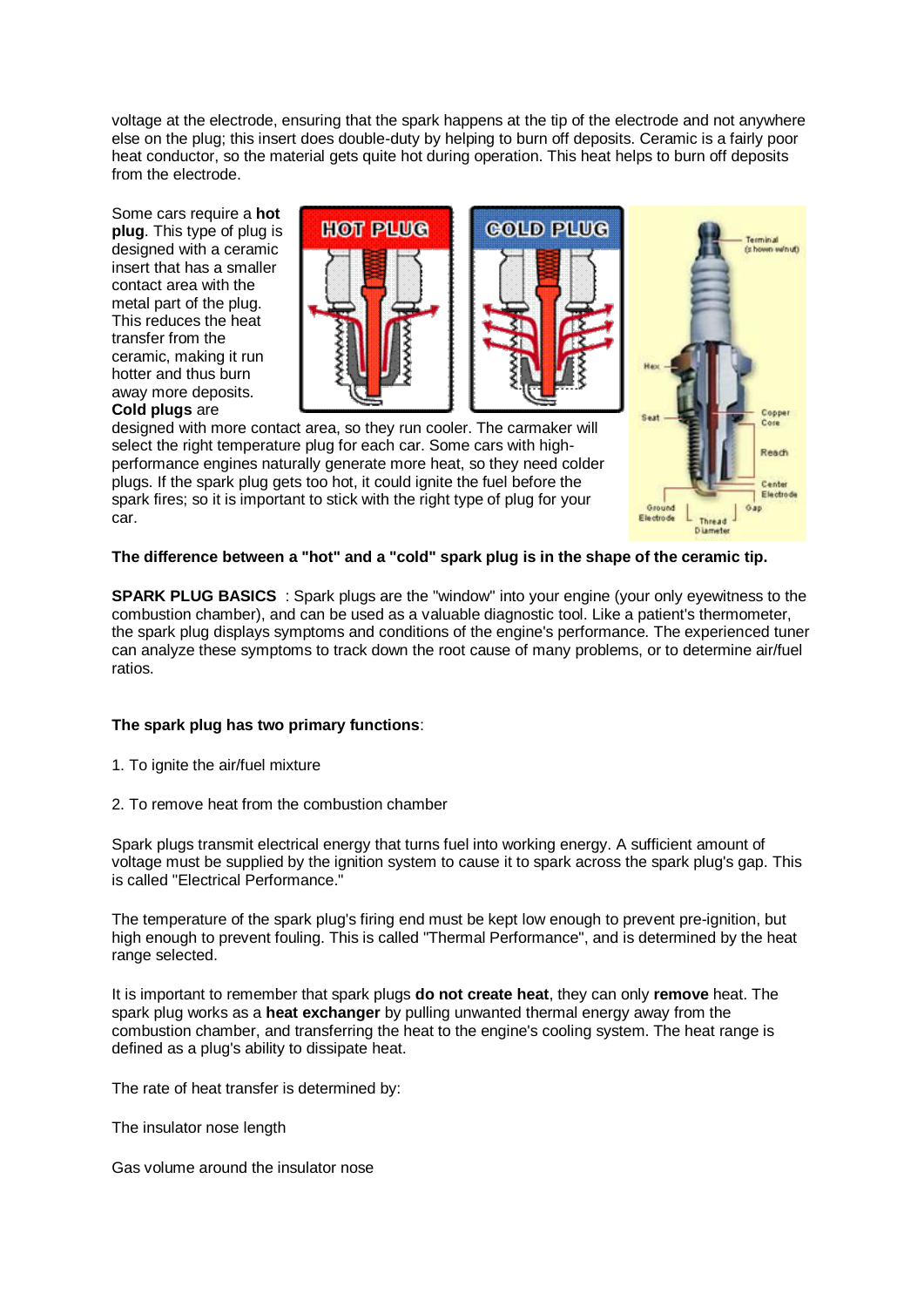The materials/construction of the center electrode and porcelain insulator

A spark plug's heat range has no relationship to the actual voltage transferred though the spark plug. Rather, the heat range is a measure of the spark plug's ability to remove heat from the combustion chamber. The heat range measurement is determined by several factors; the length of the ceramic center insulator nose and its' ability to absorb and transfer combustion heat, the material composition of the insulator and center electrode material.

#### **Heat rating and heat flow path of NGK Spark Plugs**

The insulator nose length is the distance from the firing tip of the insulator to the point where insulator meets the metal shell. Since the insulator tip is the hottest part of the spark plug, the tip temperature



is a primary factor in pre-ignition and fouling. Whether the spark plugs are fitted in a lawnmower, boat, or a race car, the spark plug tip temperature must remain between 500C-850°C. If the tip temperature is lower than 500°C, the insulator area surrounding the center electrode will not be hot enough to burn off carbon and combustion chamber deposits. These accumulated deposits can result in spark plug fouling leading to misfire. If the tip temperature is higher than 850°C the spark plug will overheat which may cause the ceramic around the center electrode to blister and the electrodes to melt. This may lead to pre-ignition/detonation and expensive engine damage. In identical spark plug types, the difference from one heat range to the next is the ability to remove approximately 70°C to 100°C from the combustion chamber. A projected style spark plug firing tip temperature is increased by 10°C to 20°C.

#### **Heat range**

The term spark plug heat range refers to the speed with which the plug can transfer heat from the combustion chamber to the engine head. Whether the plug is to be installed in a boat, lawnmower or racecar, it has been found the optimum combustion chamber temperature for gasoline engines is between 500°C–850°C. When it is within that range it is cool enough to avoid [pre-ignition](javascript:glos() and plug tip overheating (which can cause engine damage), while still hot enough to burn off combustion deposits which cause [fouling.](javascript:glos()

The spark plug can help maintain the optimum combustion chamber temperature. The primary method used to do this is by altering the internal length of the core nose, in addition, the alloy compositions in the electrodes can be changed. This means you may not be able to visually tell a difference between heat ranges. When a spark plug is referred to as a "cold plug", it is one that transfers heat rapidly from the firing tip into the engine head, which keeps the firing tip cooler. A "hot plug" has a much slower rate of heat transfer, which keeps the firing tip hotter.

An unaltered engine will run within the optimum operating range straight from the manufacturer, but if you make modifications such as a turbo, supercharger, increase compression, [timing](javascript:charglos() changes, use of alternate racing fuels, or sustained use of [nitrous](javascript:charglos() oxide, these can alter the plug tip temperature and may necessitate a colder plug. A rule of thumb is, **one heat range colder per modification** or one heat range colder for every 75–100hp you increase. In identical spark plug types, the difference from one full heat range to the next is the ability to remove 70°C to 100°C from the combustion chamber.

The heat range numbers used by spark plug manufacturers are not universal, by that we mean, a 10 heat range in Champion is not the same as a 10 heat range in NGK nor the same in Autolite. Some manufacturers numbering systems are opposite the other, for M**anufacturers** (Champion, Autolite, Splitfire), the **higher the number, the hotter the plug**. For **Japanese manufacturers (NGK,**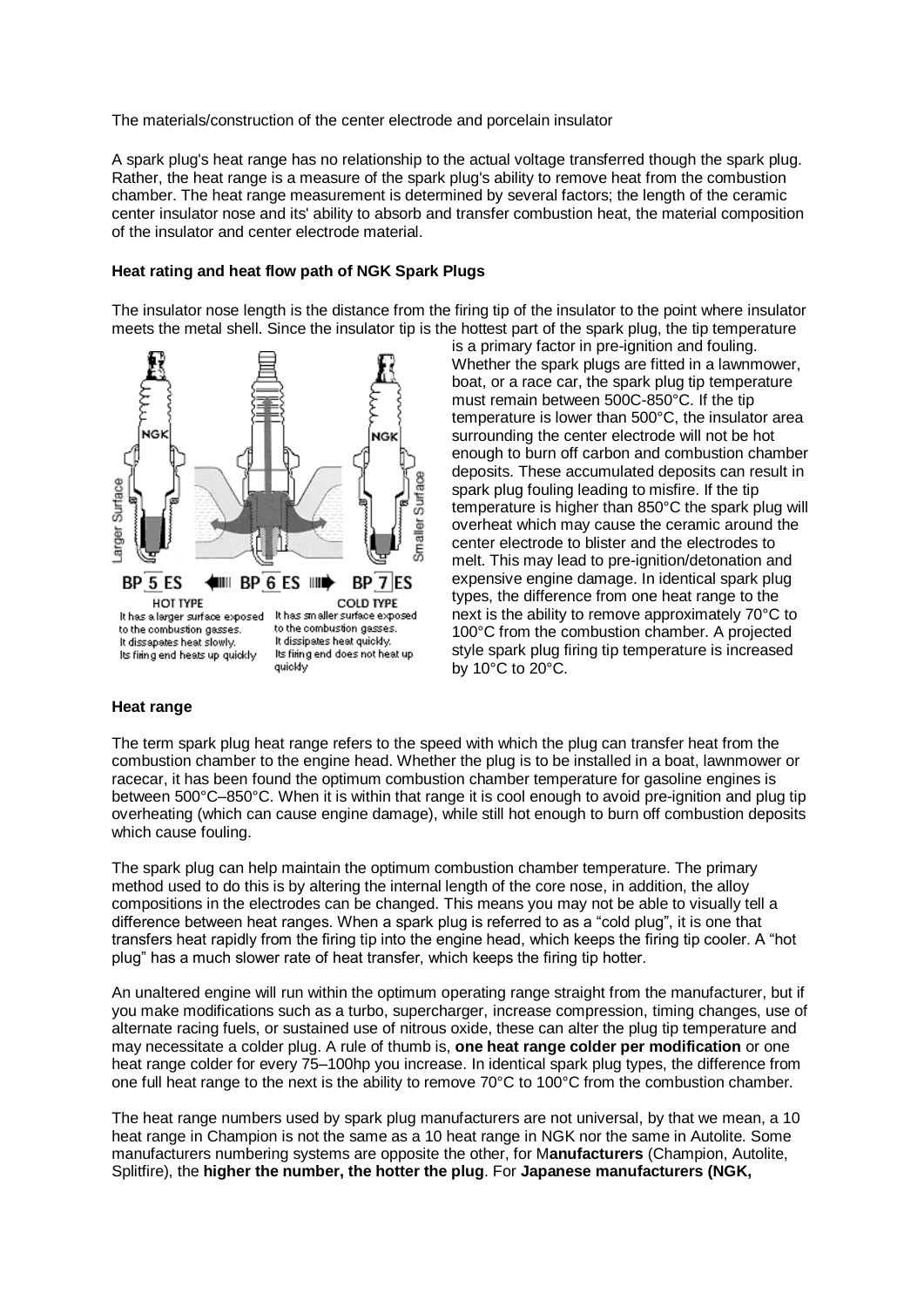## **Denso), the higher the number, the colder the plug**.

Do not make spark plug changes at the same time as another engine modification such as injection, carburetion or [timing](javascript:charglos() changes as in the event of poor results, it can lead to misleading and inaccurate conclusions (an exception would be when the alternate plugs came as part of a single precalibrated upgrade kit). **When making spark plug heat range changes, it is better to err on the side of too cold a plug**. The worst thing that can happen from too cold a plug is a fouled spark plug, **too hot a spark plug can cause severe engine damage.**

#### **Tip Temperature and Firing End Appearance**

vThe firing end appearance also depends on the spark plug tip temperature. There are three basic diagnostic criteria for spark plugs: good, fouled and overheated. The borderline between the fouling and optimum operating regions (500&def;C) is called the spark plug self-cleaning temperature. The temperature at this point is where the accumulated carbon and combustion deposits are burned off.

Bearing in mind that the insulator nose length is a determining factor in the heat range of a spark plug, the longer the insulator nose, the less heat is absorbed, and the further the heat must travel into the cylinder head water journals. This means the plug has a higher internal temperature, and is said to be a hot plug. A hot spark plug maintains a higher internal operating temperature to burn off oil and carbon deposits, and has no relationship to spark quality or intensity.



Conversely, a cold spark plug has a shorter insulator nose and absorbs more combustion chamber heat. This heat travels a shorter distance, and allows the plug to operate at a lower internal temperature. A colder heat range is necessary when the engine is modified for performance, subjected to heavy loads, or is run at high rpms for a significant period of time. The colder type removes heat more quickly, and will reduce the chance of pre-ignition/detonation and melting or damage to the firing end. (Engine temperature can affect the spark plug's operating temperature, but not the spark plugs heat range).

**Below is a list of some of the possible external influences** on a spark plug's operating temperatures. The following symptoms or conditions may have an effect on the actual temperature of the spark plug. The spark plug cannot create these conditions, but it must be able to cope with the levels of heat...if not, the performance will suffer and engine damage can occur.

**Air/Fuel Mixtures** seriously affect engine performance and spark plug operating temperatures.

- Rich air/fuel mixtures cause tip temperature to drop, causing fouling and poor drive ability
- Lean air/fuel mixtures cause plug tip and cylinder temperature to increase, resulting in pre-ignition, detonation, and possibly serious spark plug and engine damage
- It is important to read spark plugs many times during the tuning process to achieve the optimum air/ fuel mixture

**Higher Compression Ratios/Forced Induction** will elevate spark plug tip and in-cylinder temperatures

 Compression can be increased by performing any one of the following modifications: a) reducing combustion chamber volume (i.e.: domed pistons, smaller chamber heads, milling heads, etc.)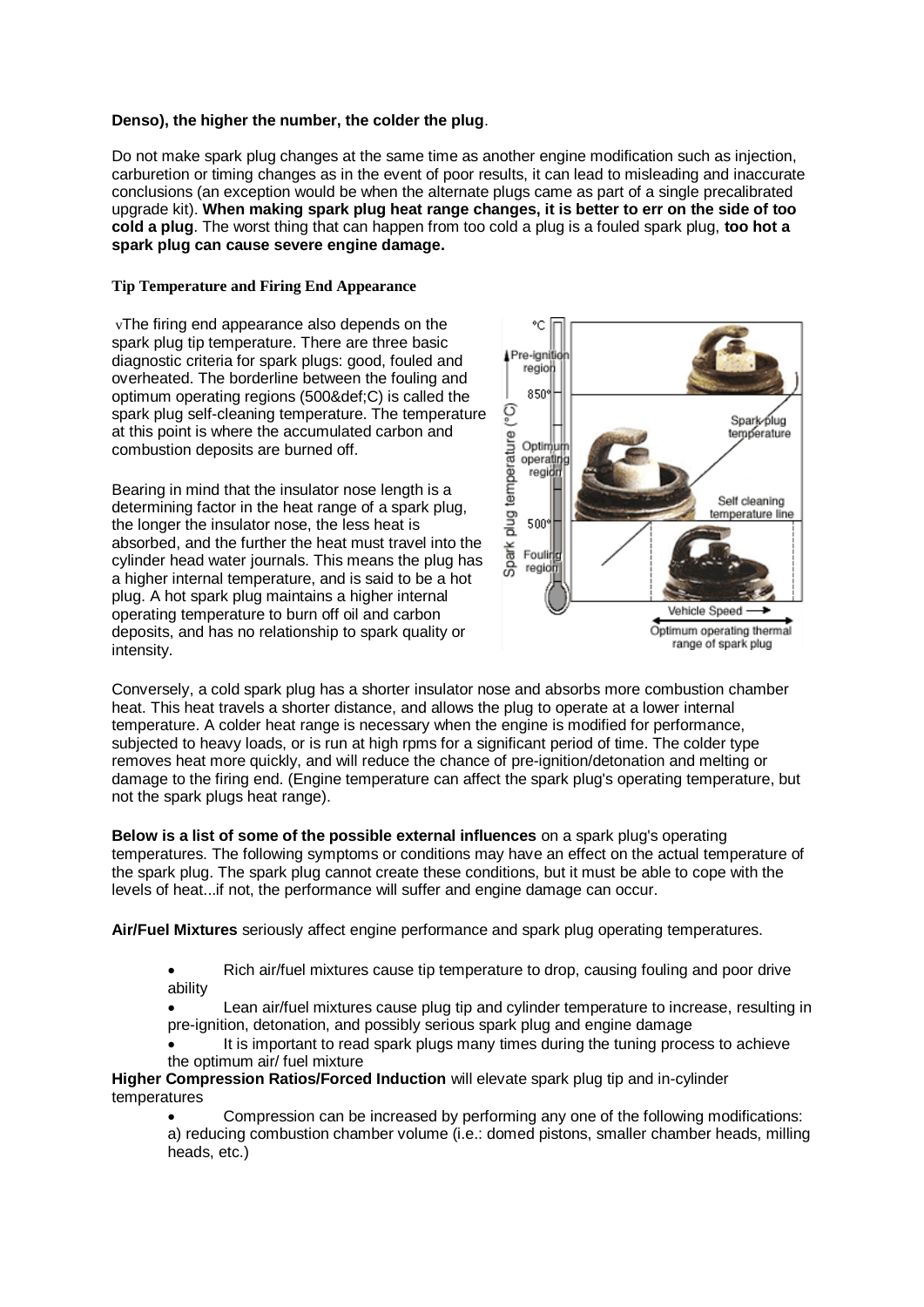b) adding forced induction (Nitrous, Turbo charging or Supercharging)

c) camshaft change

 As compression increases, a colder heat range plug, higher fuel octane, and careful attention to ignition timing and air/fuel ratios are necessary. Failure to select a colder spark plug can lead to spark plug/engine damage

# **Advancing Ignition Timing**

 Advancing ignition timing by 10° causes tip temperature to increase by approx. 70°- 100° C

## **Engine Speed and Load**

 Increases in firing-end temperature are proportional to engine speed and load. When traveling at a consistent high rate of speed, or carrying/pushing very heavy loads, a colder heat range spark plug should be installed

## **Ambient Air Temperature**

- As air temperature falls, air density/air volume becomes greater, resulting in leaner air/fuel mixtures.
- This creates higher cylinder pressures/temperatures and causes an increase in the spark plug's tip temperature. So, fuel delivery should be increased.
- As temperature increases, air density decreases, as does intake volume, and fuel delivery should be decreased

## **Humidity**

- As humidity increases, air intake volume decreases
- Result is lower combustion pressures and temperatures, causing a decrease in the spark plug's temperature and a reduction in available power.
- Air/fuel mixture should be leaner, depending upon ambient temperature.

## **Barometric Pressure/Altitude**

- Also affects the spark plug's tip temperature. The higher the altitude, the lower cylinder pressure becomes. As the cylinder temperature de-creases, so does the plug tip temperature
- Many mechanics attempt to "chase" tuning by changing spark plug heat ranges
- The real answer is to adjust jetting or air/fuel mixtures in an effort to put more air back into the engine

## *Types of Abnormal Combustion*

## **Pre-ignition**

Defined as: ignition of the air/fuel mixture before the pre-set ignition timing mark

Caused by hot spots in the combustion chamber...can be caused (or amplified) by over advanced timing, too hot a spark plug, low octane fuel, lean air/fuel mixture, too high compression, or insufficient engine cooling. A change to a higher-octane fuel, a colder plug, richer fuel mixture, or lower compression may be in order . You may also need to retard ignition timing, and check vehicle's cooling system. Pre-ignition usually leads to detonation; pre-ignition and detonation are two separate events

# **Detonation**